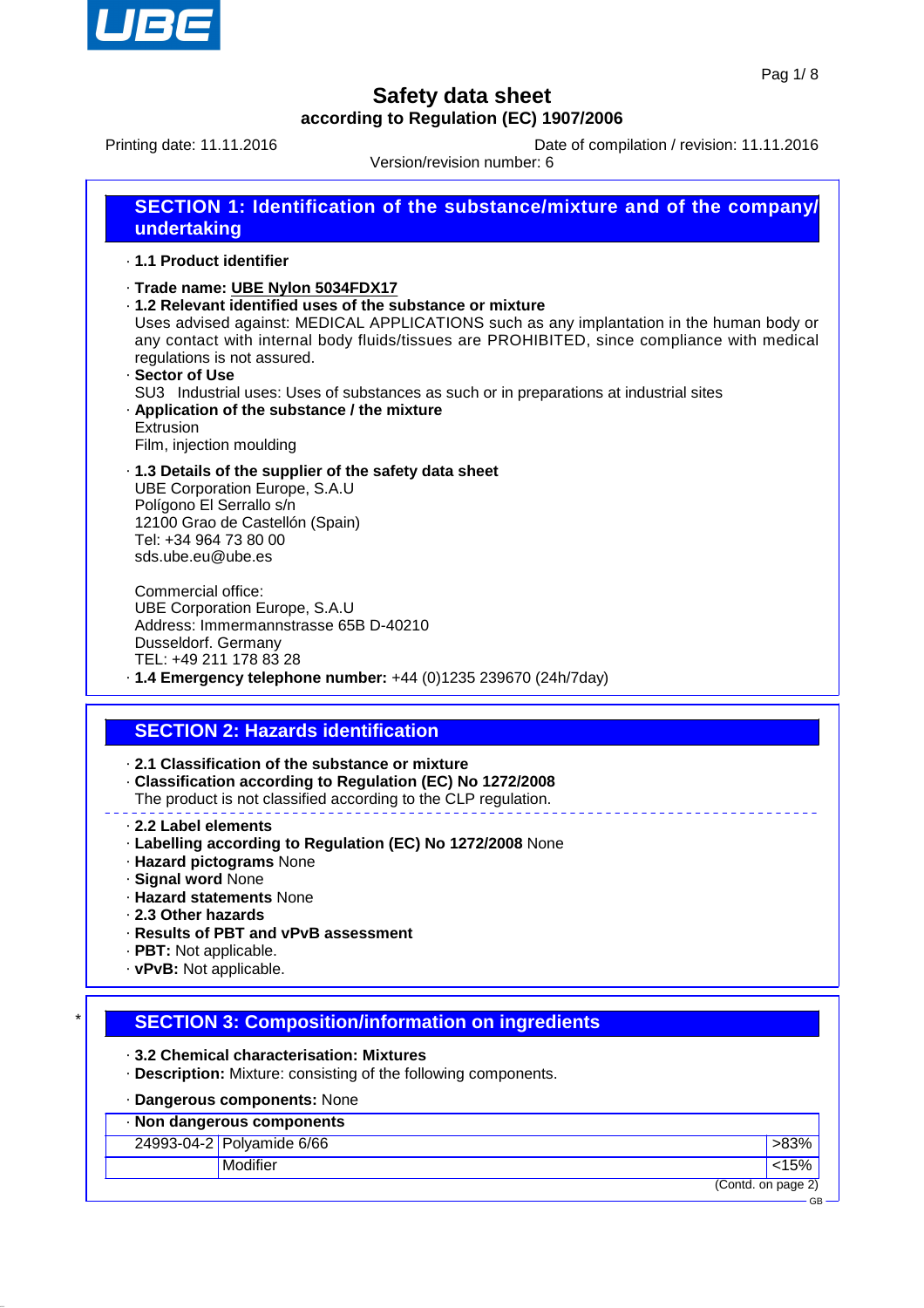

Printing date: 11.11.2016 **Date of compilation / revision: 11.11.2016** 

Version/revision number: 6

Others <2%

## **SECTION 4: First aid measures**

#### · **4.1 Description of first aid measures**

#### · **General information:**

Immediately remove any clothing soiled by the product. Take affected persons out into the fresh air. Seek medical treatment.

· **After inhalation:**

If exposed to vapors from heating and molding material , remove to fresh air .

If symptoms, coughing and discomfort in nose and throat remain, get medical attention.

#### · **After skin contact:**

Immediately wash with water and soap and rinse thoroughly.

If redness, itching or burning sensation develops, get medical attention.

After contact with the molten product, cool rapidly with cold water.

Do not pull solidified product off the skin.

Seek medical treatment.

#### · **After eye contact:**

Inmediately flush exposed area with copious amounts of tepid water for at least 15 minutes If redness, itching or burning sensation develops, do not rub eyes and immediately get medical attention.

· **After swallowing:**

Rinse out mouth and then drink plenty of water.

Do not induce vomiting; call for medical help immediately.

· **4.2 Most important symptoms and effects, both acute and delayed** At molten state, expected to cause burns to skin.

Irreversible dermatitis will occur if you do not wash affected skin immediately and thoroughly.

· **4.3 Indication of any immediate medical attention and special treatment needed** Treatment: Treat according to symptoms (decontamination, vital functions), no known specific antidote.

## **SECTION 5: Firefighting measures**

· **5.1 Extinguishing media**

### · **Suitable extinguishing agents:**

**Water** 

Fire-extinguishing powder

Carbon dioxide

Use fire extinguishing methods suitable to surrounding conditions.

- · **For safety reasons unsuitable extinguishing agents:** Not known
- · **5.2 Special hazards arising from the substance or mixture**

In case of fire, the following can be released: Carbon monoxide (CO) Carbon Dioxide (CO2) Under certain fire conditions, traces of other toxic gases cannot be excluded, e.g.: Hydrogen cyanide (HCN) Ammonia (NH3)

- · **5.3 Advice for firefighters**
- · **Protective equipment:** Firefighters should wear appropriate protective equipment Wear self-contained respiratory protective device.

(Contd. on page 3)

GB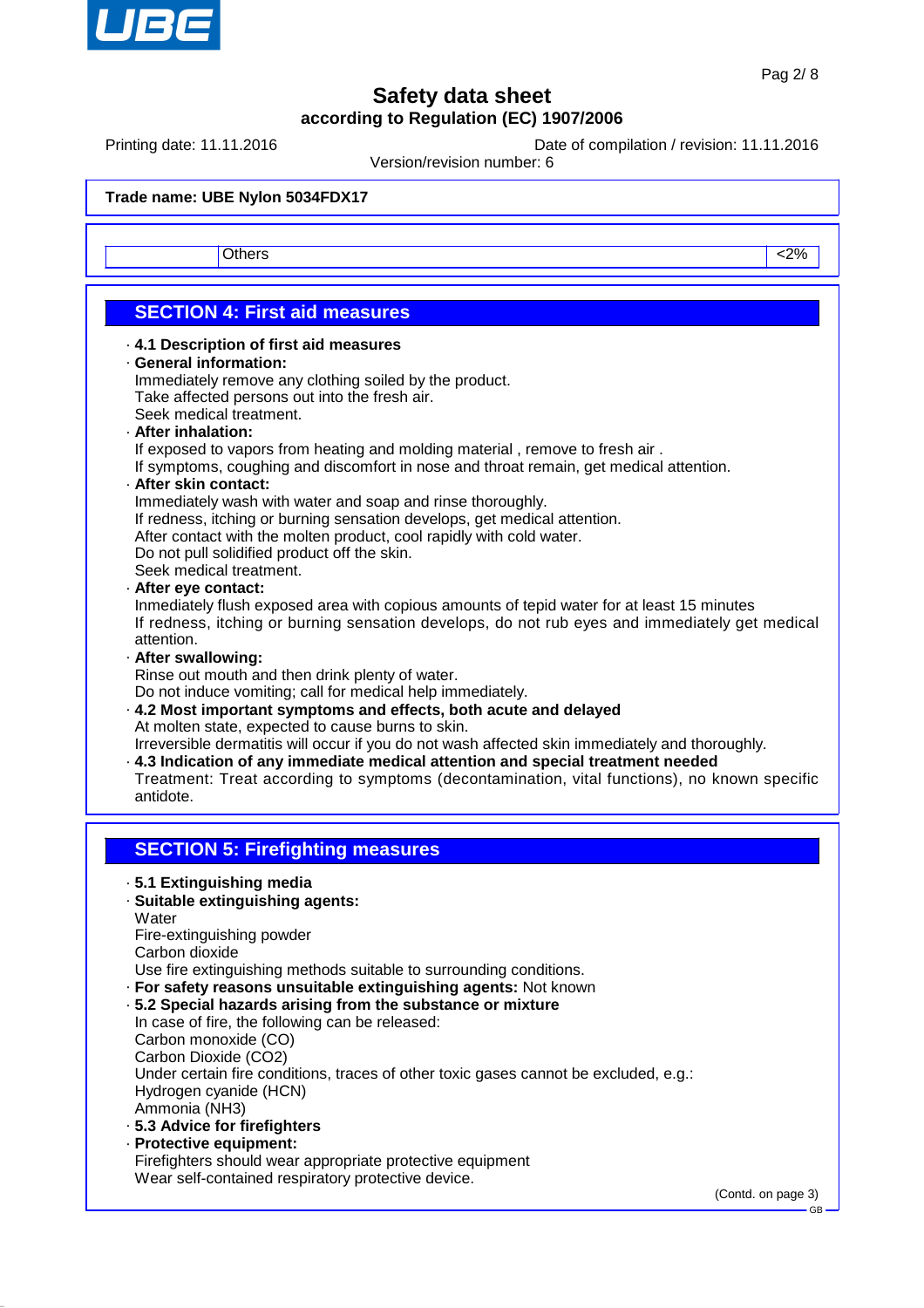

Printing date: 11.11.2016 **Date of compilation / revision: 11.11.2016** 

Version/revision number: 6

### **Trade name: UBE Nylon 5034FDX17**

### · **Additional information**

Cool endangered receptacles with water spray.

Collect contaminated fire fighting water separately. It must not enter the sewage system.

### **SECTION 6: Accidental release measures**

- · **6.1 Personal precautions, protective equipment and emergency procedures** Stop leak if you can do so without risk Remove combustible materials Ensure adequate ventilation Use personal protective equipment as indicated in paragraph 8
- · **6.2 Environmental precautions:** Do not allow to enter sewers/ surface or ground water.
- · **6.3 Methods and material for containment and cleaning up:** Sweep up to prevent slipping on polymer pellets Send for recovery or disposal in suitable receptacles.
- Dispose contaminated material as waste according to item 13. · **6.4 Reference to other sections** See Section 7 for information on safe handling. See Section 8 for information on personal protection equipment.
	- See Section 13 for disposal information.

### **SECTION 7: Handling and storage**

· **7.1 Precautions for safe handling**

Keep away from foodstuffs, beverages and feed. Immediately remove all soiled and contaminated clothing Wash hands before breaks and at the end of work. Do not eat, drink, smoke or sniff while working. Ensure good ventilation/exhaustion at the workplace. Molten state: Avoid skin contact with the liquefied material. Avoid breathing dust/fume/vapours. · **Information about fire - and explosion protection:** Protect against electrostatic charges. · **7.2 Conditions for safe storage, including any incompatibilities**

- · **Storage:**
- · **Requirements to be met by storerooms and receptacles:** Store in cool, dry conditions in well sealed receptacles.
- · **Information about storage in one common storage facility:** Not required.
- · **Further information about storage conditions:** Protect from heat and direct sunlight.
- · **7.3 Specific end use(s)**
- No further relevant information available.
- See item 1.2

## **SECTION 8: Exposure controls/personal protection**

- · **8.1 Control parameters**
- · **Ingredients with limit values that require monitoring at the workplace:**

The product does not contain any relevant quantities of materials with critical values that have to be monitored at the workplace.

· **Additional information:** The lists valid during the making were used as basis.

(Contd. on page 4)

GB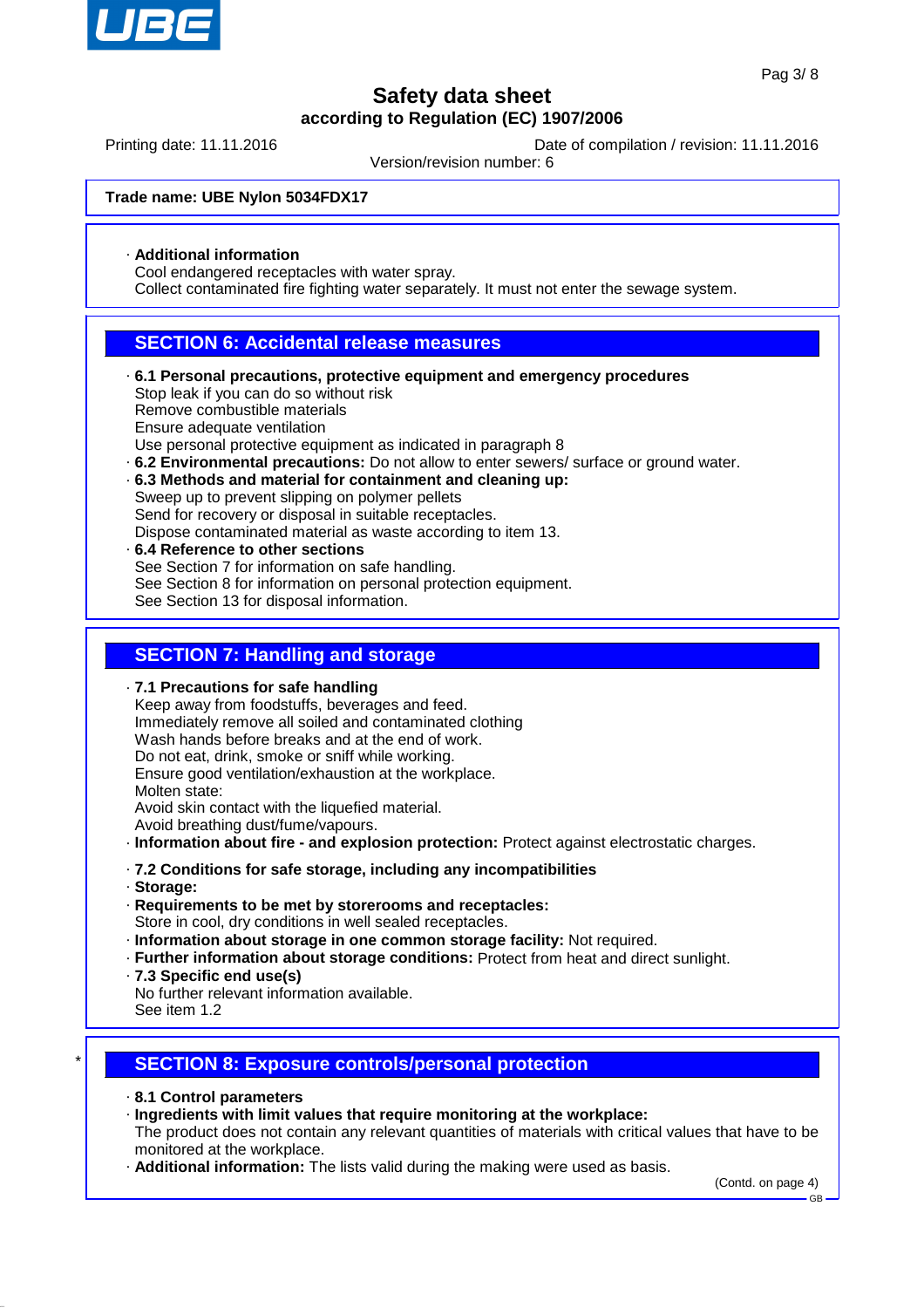

Printing date: 11.11.2016 **Date of compilation / revision: 11.11.2016** 

Version/revision number: 6

#### **Trade name: UBE Nylon 5034FDX17**

· **8.2 Exposure controls** · **Appropriate engineering controls** Adequate ventilation should be maintained at handing. Additionally, local exhaust ventilation recommended at melting process. · **Personal protective equipment:** · **General protective and hygienic measures:** The usual precautionary measures are to be adhered to when handling chemicals. · **Respiratory protection:** Not necessary if room is well-ventilated. Molten state: Wear a respirator conforming to EN140 at least with Type A filter. · **Protection of hands:** Protective gloves Molten state: Heat protection gloves The glove material has to be impermeable and resistant to the product/ the substance/ the preparation. Due to missing tests no recommendation to the glove material can be given for the product/ the preparation/ the chemical mixture. Selection of the glove material on consideration of the penetration times, rates of diffusion and the degradation · **Material of gloves** Leather gloves The selection of the suitable gloves does not only depend on the material, but also on further marks of quality and varies from manufacturer to manufacturer. As the product is a preparation of several substances, the resistance of the glove material can not be calculated in advance and has therefore to be checked prior to the application. · **Eye protection:** Safety glasses Safety goggles should be worn. At treating hot polymer or molten polymer, face shield should be recommended. · **Skin and body protection:** Protective work clothing · **Limitation and supervision of exposure into the environment** Prevent the material from spreading into the environment. **SECTION 9: Physical and chemical properties** · **9.1 Information on basic physical and chemical properties** · **General Information** · **Appearance: Form:** Pellets **Colour:** Natural · **Odour:** Odourless **Odour threshold:** (Contd. on page 5) GB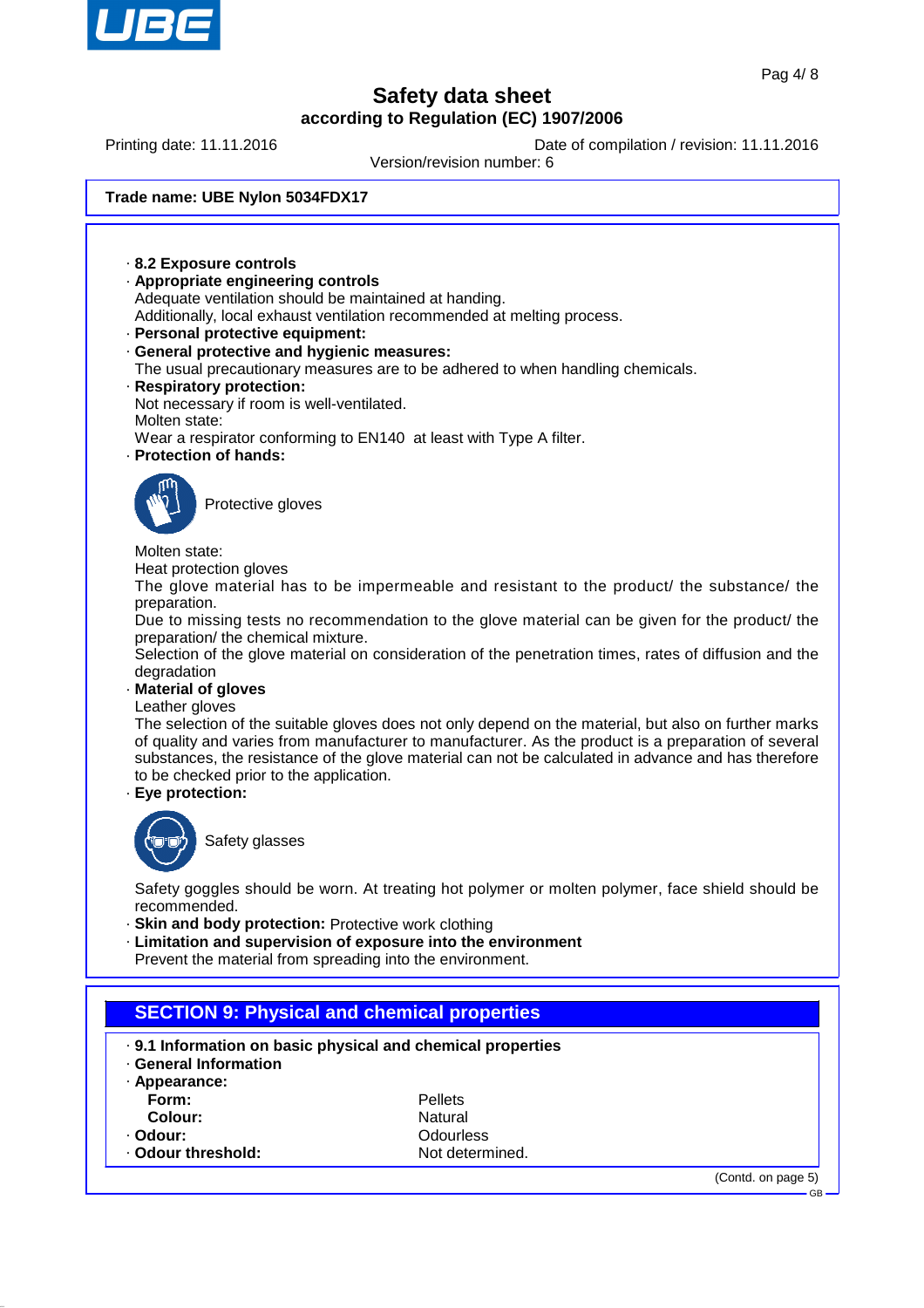

Printing date: 11.11.2016 **Date of compilation / revision: 11.11.2016** 

Version/revision number: 6

#### **Trade name: UBE Nylon 5034FDX17**

| · pH-value:                                                | Not applicable.                               |  |  |
|------------------------------------------------------------|-----------------------------------------------|--|--|
| Change in condition                                        |                                               |  |  |
| <b>Melting point/Melting range:</b>                        | 190-194 °C                                    |  |  |
| <b>Boiling point/Boiling range:</b>                        | Not determined for mixture.                   |  |  |
| · Flash point:                                             | Not applicable.                               |  |  |
| · Flammability (solid, gaseous):                           | Not determined for mixture.                   |  |  |
| · Ignition temperature                                     | Not determined for mixture.                   |  |  |
| · Decomposition temperature:                               | Not determined for mixture.                   |  |  |
| · Self-igniting:                                           | Not determined for mixture.                   |  |  |
| · Danger of explosion:                                     | Product does not present an explosion hazard. |  |  |
| · Explosion limits:                                        |                                               |  |  |
| Lower:                                                     | Not determined for mixture.                   |  |  |
| Upper:                                                     | Not determined for mixture.                   |  |  |
| · Oxidising properties                                     | No oxidising properties                       |  |  |
| · Vapour pressure:                                         | Not applicable for being a solid              |  |  |
| · Density:                                                 | Not determined.                               |  |  |
| · Relative density                                         | Not applicable for a solid                    |  |  |
| · Vapour density                                           | Not applicable for being a solid              |  |  |
| · Evaporation rate                                         | Not applicable.                               |  |  |
| · Solubility in / Miscibility with                         |                                               |  |  |
| water:                                                     | Insoluble.                                    |  |  |
| · Partition coefficient (n-octanol/water): Not determined. |                                               |  |  |
| · Viscosity:                                               |                                               |  |  |
| Dynamic at 20 °C:                                          | 237-250 ml/g (ISO 307)                        |  |  |
| Kinematic:                                                 | Not applicable.                               |  |  |
| . 9.2 Other information                                    | No further relevant information available.    |  |  |

### **SECTION 10: Stability and reactivity**

· **10.1 Reactivity** Stable under ordinary conditions of use and storage.

## · **10.2 Chemical stability**

Stable at environment temperature.

The product is stable if stored and handled as prescribed/indicated

- · **Thermal decomposition / conditions to be avoided:** No decomposition if used according to specifications.
- · **10.3 Possibility of hazardous reactions**
- No hazardous reactions if stored and handled as prescribed/indicated.
- · **10.4 Conditions to avoid** Avoid heat, flames, sparks and other sources of ignition. Avoid high temperature
- · **10.5 Incompatible materials:** Oxidizing agents, acids, bases and reactive agents.
- · **10.6 Hazardous decomposition products:**
- Carbon monoxide and carbon dioxide Hydrogen cyanide (prussic acid)

(Contd. on page 6)

GB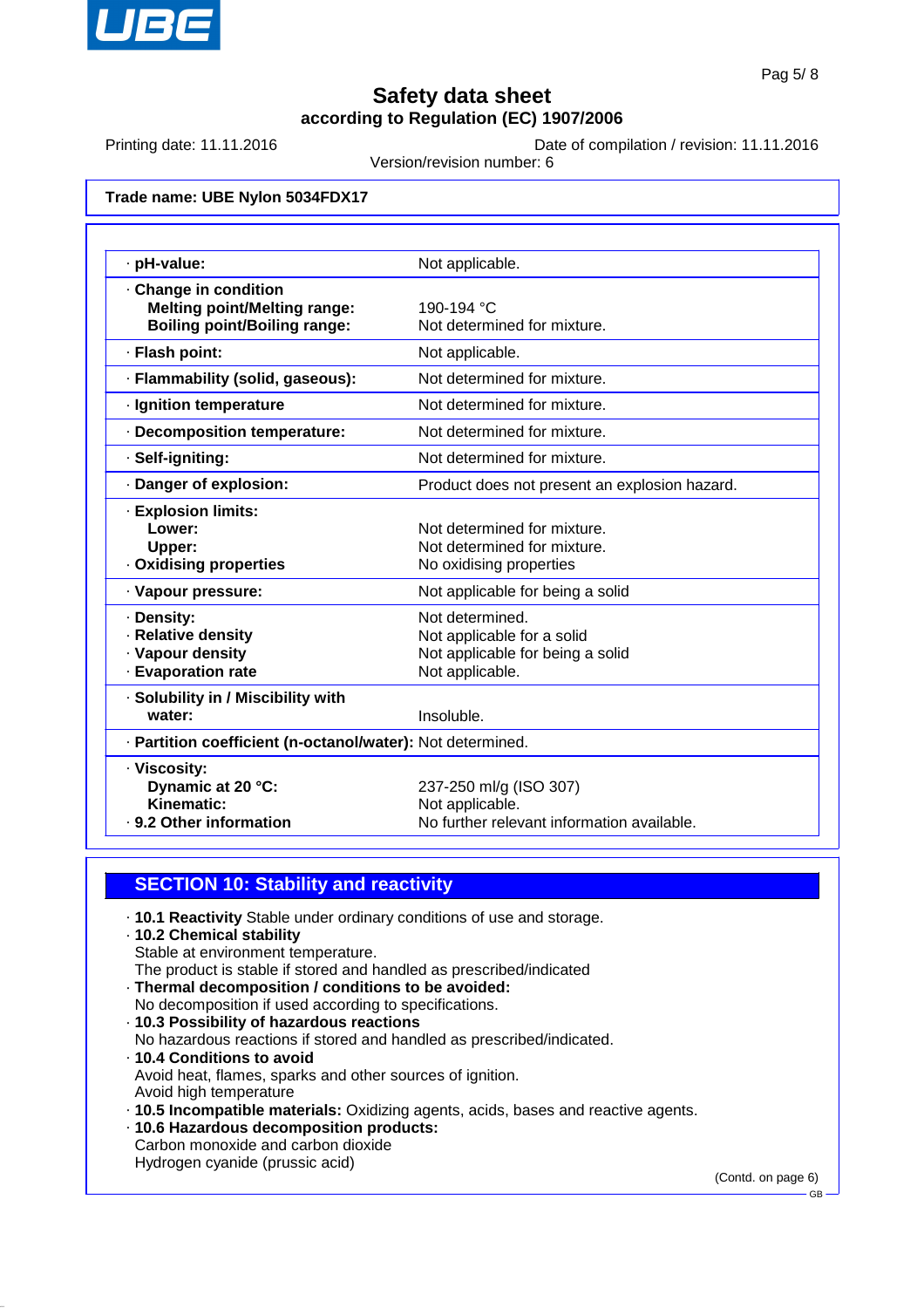

Printing date: 11.11.2016 **Date of compilation / revision: 11.11.2016** 

Version/revision number: 6

#### **Trade name: UBE Nylon 5034FDX17**

Ammonia

## **SECTION 11: Toxicological information**

- · **11.1 Information on toxicological effects**
- · **Acute toxicity** Based on available data, the classification criteria are not met.
- · **Primary irritant effect:**
- · **Skin corrosion/irritation** Not classified (Lack of data)
- · **Serious eye damage/irritation** Not classified (Lack of data)
- · **Respiratory or skin sensitisation** Not classified (Lack of data)
- · **Other information (about experimental toxicology):** Aspiration hazard: No further relevant information available.
- · **CMR effects (carcinogenity, mutagenicity and toxicity for reproduction)** No further relevant information available.
- · **Germ cell mutagenicity** Based on available data, the classification criteria are not met.
- · **Carcinogenicity** Based on available data, the classification criteria are not met.
- · **Reproductive toxicity** Based on available data, the classification criteria are not met.
- · **STOT-single exposure** Based on available data, the classification criteria are not met.
- · **STOT-repeated exposure** Based on available data, the classification criteria are not met.
- · **Aspiration hazard** Based on available data, the classification criteria are not met.

## **SECTION 12: Ecological information**

- · **12.1 Toxicity**
- · **Aquatic toxicity:** No further relevant information available.
- · **12.2 Persistence and degradability** No further relevant information available.
- · **12.3 Bioaccumulative potential** No further relevant information available.
- · **12.4 Mobility in soil** No further relevant information available.
- · **12.5 Results of PBT and vPvB assessment**
- · **PBT:** Not applicable.
- · **vPvB:** Not applicable.
- · **12.6 Other adverse effects** No further relevant information available.

### **SECTION 13: Disposal considerations**

#### · **13.1 Waste treatment methods**

· **Recommendation**

Chemical residues generally count as special waste

Must not be disposed together with household garbage. Do not allow product to reach sewage system.

Disposal must be made according to official regulations.

- · **Uncleaned packaging:**
- · **Recommendation:**

Packaging may contain residues of the product and should be treated accordingly. Disposal must be made according to official regulations.

(Contd. on page 7)

GB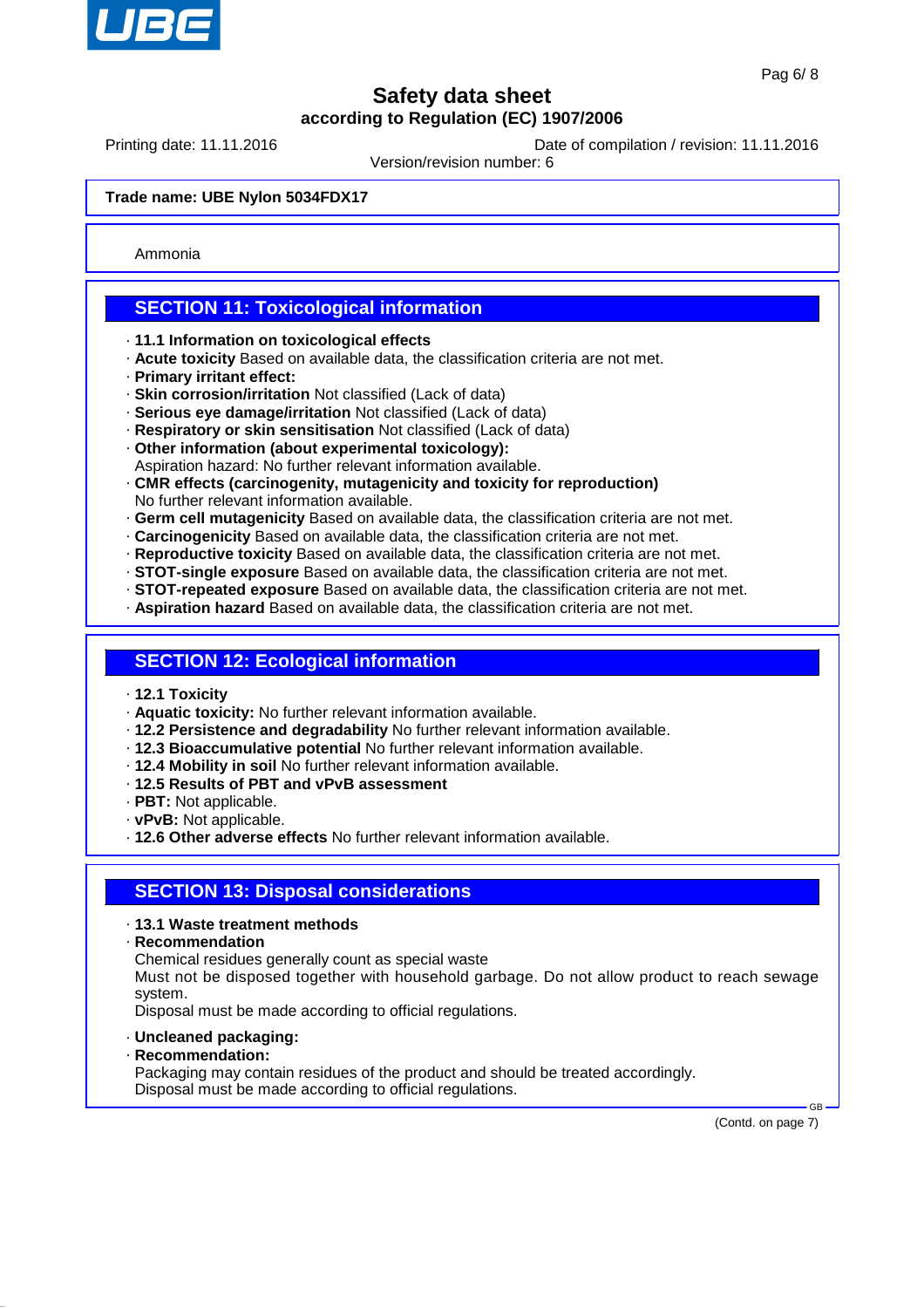

Printing date: 11.11.2016 **Date of compilation / revision: 11.11.2016** 

Version/revision number: 6

### **Trade name: UBE Nylon 5034FDX17**

| <b>SECTION 14: Transport information</b>      |                                                                |  |
|-----------------------------------------------|----------------------------------------------------------------|--|
| . 14.1 UN-Number                              | The substance is not classified under transport<br>regulations |  |
| · ADR, ADN, IMDG, IATA                        | Not applicable                                                 |  |
| 14.2 UN proper shipping name                  | The substance is not classified under transport<br>regulations |  |
| · ADR, ADN, IMDG, IATA                        | Not applicable                                                 |  |
| . 14.3 Transport hazard class(es)             | The substance is not classified under transport<br>regulations |  |
| · ADR, ADN, IMDG, IATA                        |                                                                |  |
| . Class                                       | Not applicable                                                 |  |
| ⋅ 14.4 Packing group                          | The substance is not classified under transport<br>regulations |  |
| · ADR, IMDG, IATA                             | Not applicable                                                 |  |
| . 14.5 Environmental hazards:                 |                                                                |  |
| · Marine pollutant:                           | No                                                             |  |
| 14.6 Special precautions for user             | Not applicable.                                                |  |
| -14.7 Transport in bulk according to Annex II |                                                                |  |
| of Marpol and the IBC Code                    | Not applicable.                                                |  |
| · UN "Model Regulation":                      | Not applicable                                                 |  |

## **SECTION 15: Regulatory information**

- · **15.1 Safety, health and environmental regulations/legislation specific for the substance or mixture**
- · **REGULATION (EC) No 1907/2006 ANNEX XVII** Conditions of restriction: -
- · **National regulations:**
- · **Other regulations, limitations and prohibitive regulations**
- · **Substances of very high concern (SVHC) according to REACH, Article 57** Product does not contain SVHCs.
- · **Additional Information:**
- No obligation to perform SDS since it is not a hazardous substance/mixture
- · **15.2 Chemical safety assessment:** A Chemical Safety Assessment has not been carried out.

### **SECTION 16: Other information**

This information is based on our present knowledge. However, this shall not constitute a guarantee for any specific product features and shall not establish a legally valid contractual relationship.

· **Training hints**

Specific training of workers to comply with the requirements specified in the Safety Data Sheet is required.

- · **Department issuing SDS:** Product Liability
- · **Contact:** Contact with business unit for any issue related to the safety data sheet

(Contd. on page 8)

GB